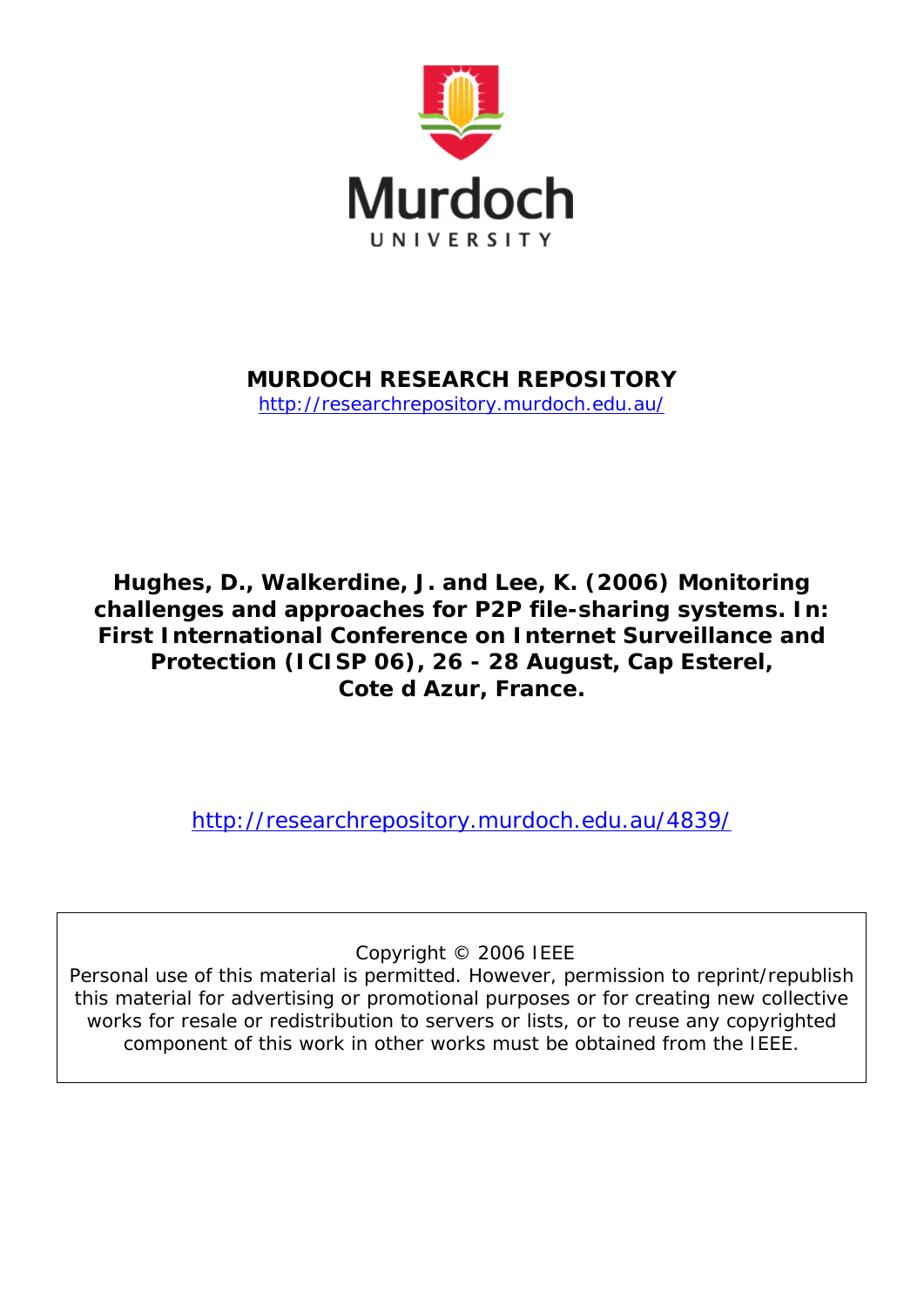# **Monitoring Challenges and Approaches for P2P File-Sharing Systems**

Danny Hughes Computing, InfoLab21, Lancaster University, Lancaster, UK. +44 (0)1524 510351

danny@comp.lancs.ac.uk

James Walkerdine Computing, InfoLab21, Lancaster University, Lancaster, UK. +44 (0)1524 510352

walkerdi@comp.lancs.ac.uk

Kevin Lee, School of Computer Science, University of Manchester, Manchester, UK. +44 (0) 161 2756132 klee@cs.man.ac.uk

# **Abstract**

*Since the release of Napster in 1999, P2P file-sharing has enjoyed a dramatic rise in popularity. A 2000 study by Plonka on the University of Wisconsin campus network found that file-sharing accounted for a comparable volume of traffic to HTTP, while a 2002 study by Saroiu et al. on the University of Washington campus network found that file-sharing accounted for more than treble the volume of web traffic observed, thus affirming the significance of P2P in the context of Internet traffic. Empirical studies of P2P traffic are essential for supporting the design of nextgeneration P2P systems, informing the provisioning of network infrastructure and underpinning the policing of P2P systems. The latter is of particular significance as P2P file-sharing systems have been implicated in supporting criminal behaviour including copyright infringement and the distribution of illegal pornography.* 

#### **1. Introduction**

Peer-to-Peer (P2P) applications take advantage of resources such as storage, CPU cycles, content or human presence available at the edge of the Internet [1] in order to provide a service. P2P file-sharing, wherein users donate content, storage space and network resources to provide a distributed library of files, was the 'killer' application that drove the emergence of P2P with Napster [2] in 1999 and file-sharing has since remained the dominant P2P application [3].

 The first generation of P2P file sharing systems largely followed the client-server paradigm. However, legality and scalability issues have driven the development of more decentralized and anonymous file-sharing protocols. Today these systems, which include FastTrack [4], Gnutella [5], eDonkey [6], Direct Connect [7] and Bittorrent [8] have millions of users worldwide.

 Empirical studies have shown that P2P file-sharing systems account for a significant proportion of Internet traffic. A 2000 study by Plonka [9] found that P2P filesharing accounted for 23% of Internet traffic on the

University of Wisconsin-Madison campus network. A 2002 study by Saroiu et al [10] on the University of Washington campus network suggested that P2P traffic consumed 43% of total network bandwidth. These studies confirm the growing significance of P2P in the greater context of Internet communications.

 Today's P2P file-sharing systems difficult to monitor due to the use of non-standard ports, a proliferation of different P2P protocols and attempts by developers to maintain user anonymity. Moreover, recent work has suggested that users are migrating to systems which are more difficult to monitor [11]. Despite these issues, high quality empirical studies of P2P systems are critical for a number of reasons:

- P2P traffic accounts for a large and growing proportion of Internet traffic [11]. Understanding this traffic is therefore important both for traffic engineering and for provisioning network services.
- **Meaningful evaluation of P2P systems can only be** achieved when informed by a realistic P2P workload.
- Emergent and often unpredictable issues such as fileavailability [12] and undesirable user behaviour [13] [14] have been shown to have significant implications for P2P systems.

 Monitoring P2P systems is therefore a difficult, yet *critical* problem. Several studies have attempted to address this issue and each has illuminated a subset of P2P traffic characteristics, though none provides a complete picture. This paper seeks to clarify the situation by introducing a classification scheme for monitoring approaches and performing an investigation into the current state of research in the field of P2P traffic monitoring.

 The remainder of this document is structured as follows: Section 2 presents a classification scheme for P2P monitoring approaches. Section 3 describes significant studies of P2P systems. Section 4 discusses the shortcomings of existing P2P studies and finally, section 5 concludes.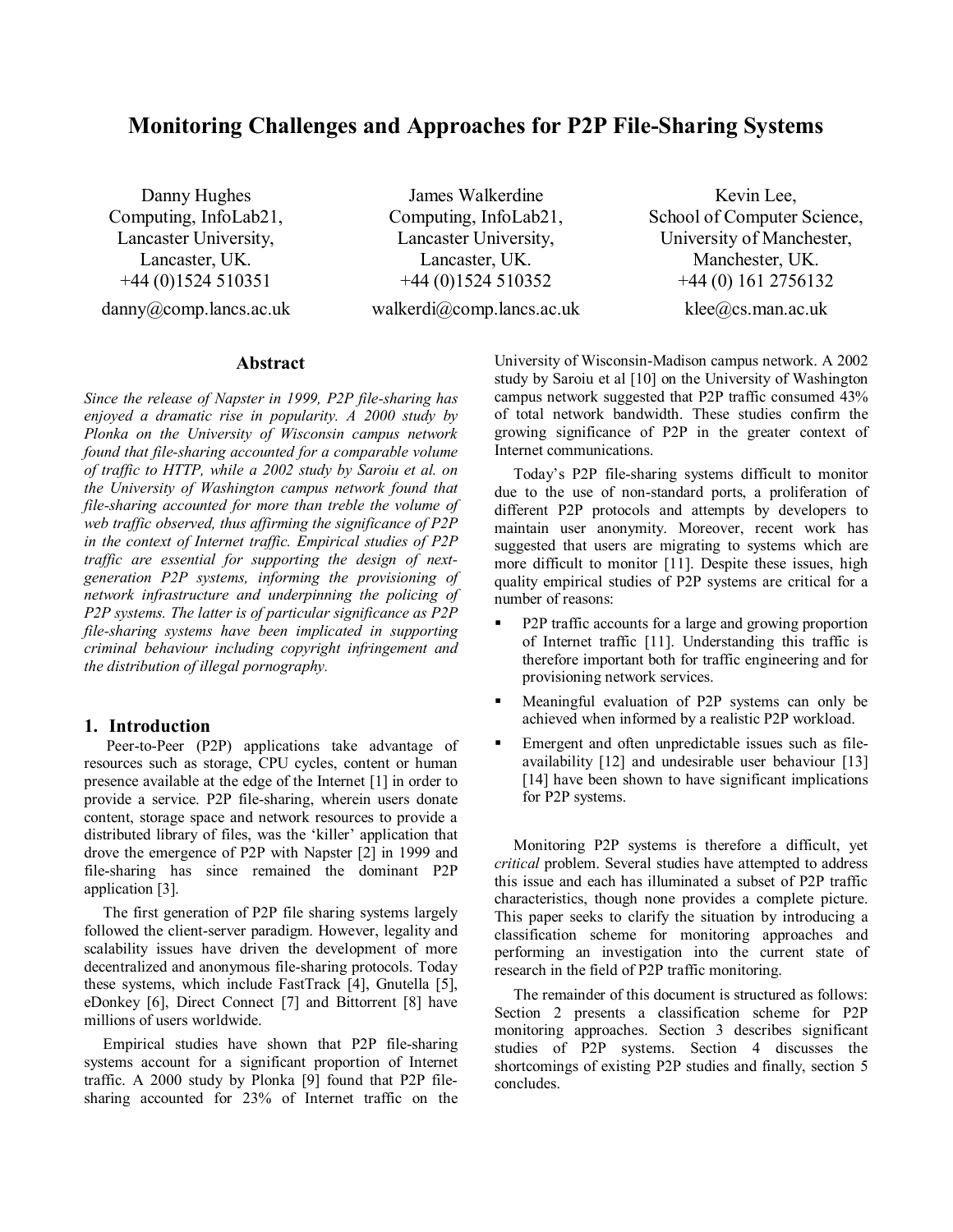# **2. Classifying P2P Monitoring Approaches**

 Several significant empirical studies of P2P systems have been performed. These studies vary in terms of their duration, the systems they analyze and the characteristics that they seek to monitor, however, they all follow one of three discrete tracing methodologies: *network-level* tracing, *passive application-level* tracing, or *active applicationlevel* tracing. Each class of tracing methodology is described in detail below.

 **Network-level traces** are performed by deploying code at suitable points in the network infrastructure to perform IP-level packet monitoring. P2P traffic is identified from the greater body of general Internet traffic by matching the observed traffic with the known behaviour of P2P systems. Network-level tracing is relatively transparent and traffic from different P2P systems can be compared side-by-side and with traffic from other domains, such as the web. However, in order to gather a sufficient sample of traffic, monitoring code must be deployed at a key point in the underlying network infrastructure such as at the gateway to a large private network (e.g. an academic network).

 **Passive application-level traces** are performed by monitoring the messages that a P2P system routes at the application level. Modern P2P file-sharing systems are highly decentralized and each peer is expected to participate in the system by routing resource discovery and network maintenance messages. As each peer participates in message passing, passive monitoring can be achieved simply by deploying a modified peer on the P2P network to log the messages that it is required to route. As with network-level tracing, passive application-level tracing is transparent to the underlying P2P network. Unlike networklevel P2P tracing, a passive trace can be performed without the necessity for access to the underlying network infrastructure.

 **Active application-level traces** address the shortcomings of passive application level tracing. While passive traces have advantages over network-level traces in terms of their ease of deployment, passive monitoring will typically gather a smaller body of data than a network-level trace due to the 'search horizon' effect that arises from the small-world properties of modern P2P networks [13]. Because of this issue, it would be infeasible to use passive monitoring to trace a significant subset of a P2P network on the scale of today's popular systems [4] [5] [6] [7] [8]. One way of addressing this shortcoming is to employ an aggressive querying and connection policy where the monitoring peer attempts to connect to and interrogate as much of the application-level network as possible; '*crawling*' the P2P network in order to maximize the size and typicality of trace data. While this has the advantage of increasing the size and typicality of data, it does so at the expense of transparency due to the disruptive effect of repeated reconnections and the generation of a large number of resource-discovery messages.

### **3. Empirical Studies of P2P Systems**

 This section presents significant P2P traffic monitoring studies belonging to each of the classes introduced in section 2, spanning a period from 2000 to 2005. The specific methodology of each study is described alongside its significant findings. Based upon this survey, the benefits and limitations of each class of monitoring approach are discussed along with the general limitations of current P2P studies. While this survey is not exhaustive, it covers the most significant and oft cited studies of P2P networks.

#### **3.1 Network-Level Monitoring**

 The first network-level study of P2P traffic was performed by Plonka et al. [9]. This study analyzed the bandwidth consumed by Napster [2] on the University of Wisconsin-Madison network during March 2000. A seven hour trace was gathered using a specially developed tool called FlowScan to monitor Napster traffic. FlowScan first identified nodes communicating with the napster.com servers as potential P2P participants and then applied simple heuristics to the node's incoming and outgoing traffic in order to identify Napster-related traffic. The Plonka study found that as early as 2000, P2P applications generated a comparable volume of traffic to the web at 23.1% of total bandwidth, compared to 20.9% for web traffic. Unfortunately, it is difficult to assess the accuracy of this study due to the lack of published details regarding FlowScan's traffic-catagorisation system. However, the short duration of the trace is likely to have resulted in inaccuracy, particularly as other studies have found significant time-of-day variations [12]. Nevertheless, the Plonka study was useful in highlighting the increasing bandwidth consumption of P2P applications.

 The growing volume of traffic being generated by P2P applications was corroborated by in June 2002 by a University of Washington study conducted by Saroiu et al [11] Their nine day trace found that P2P traffic consumed 43% of campus bandwidth, compared to just 14% for web traffic - a significant increase since the Plonka study. The Saroiu study identified traffic generated by the two dominant P2P systems of the day; Gnutella 0.4 [15] and Kazaa [4] based upon common port usage. In addition to raw traffic data, the Saroiu study reported more finegrained information about the P2P work-load. This included the finding that, on average, objects retrieved from P2P networks were three orders of magnitude larger than objects retrieved from the web and the finding that a small subset of peers are responsible for the majority of P2P traffic - a finding that corroborates the results obtained by Adar et al [13] in their passive application-level study.

 Gummadi et al. continued P2P monitoring work at the University of Washington with a 200-day trace of Kazaa traffic in 2003 [16]. This was recorded using a similar methodology to the 2002 trace, except that traffic was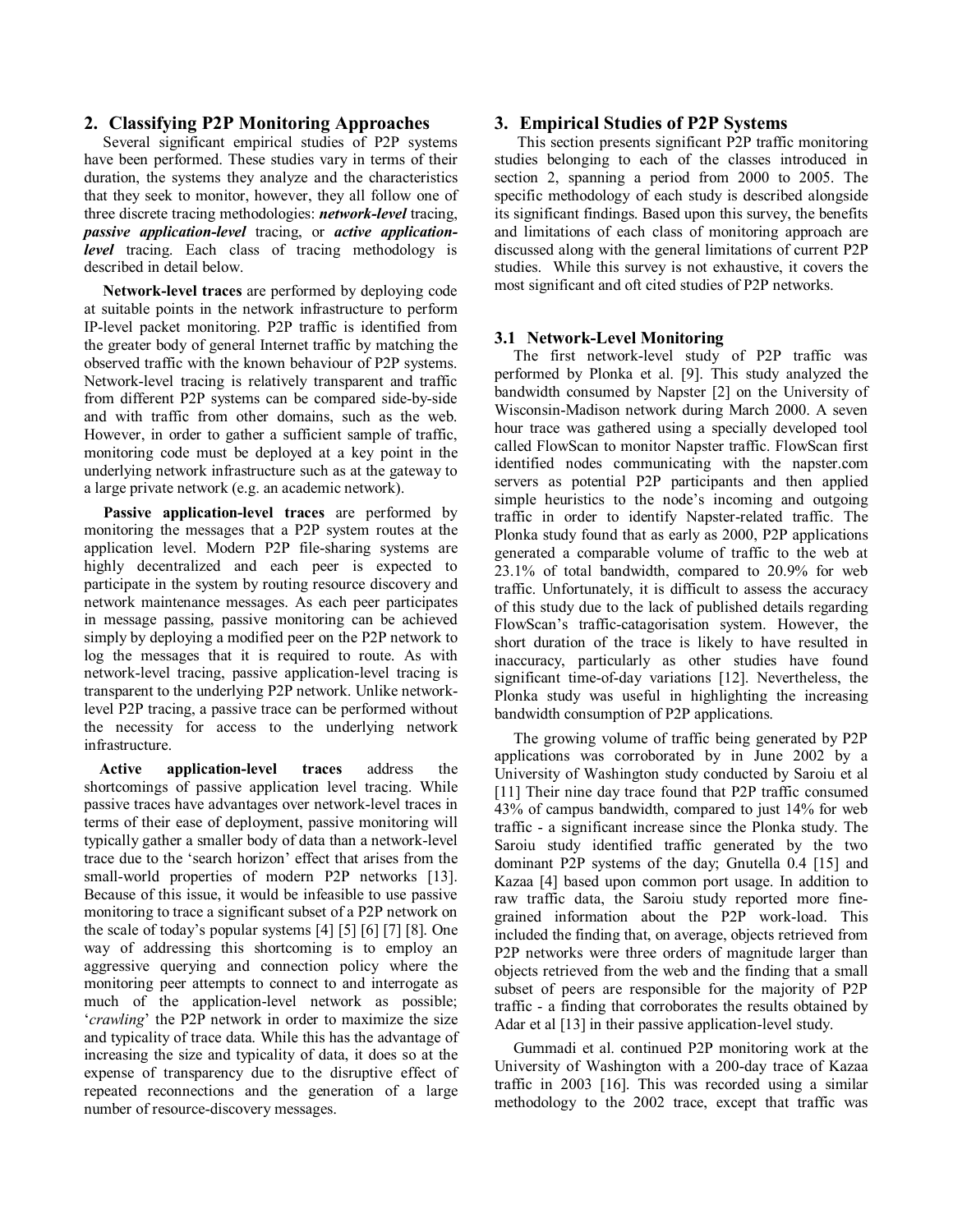identified based upon Kazaa-specific HTTP headers rather than by port use. Uniquely Gummadi's 2003 trace was long enough to observe seasonal variations in P2P traffic and the effect of changing network policies on P2P workloads. Using this trace, Gummadi developed a detailed parameterized model of P2P workloads, which can be used by developers to generate realistic evaluation data.

 Accurate identification of P2P traffic is a vital component of network-level P2P monitoring. In the case of the Plonka trace [9], identification was simplified by Napster's semi-centralized architecture [2], while the Saroiu [11] and Gummadi [16] trace identified traffic by port number and header data respectively. However, recent research [10] has demonstrated that users are increasingly moving to P2P systems that are more difficult to monitor as they use non-standard ports and encrypted header data. To address this issue, Subhabrata et al. [17] have developed a system for real-time network-level identification of P2P traffic. This system was implemented as an extension to the AT&T's Gigascope [18] high speed traffic monitor. Subhabrata et al. evaluated their traffic identification approach using a 24 hour week-day trace and an 18 hour weekend trace gathered in November 2003 on a major internet backbone. This was augmented with a 6 day trace of traffic on a VPN where administrators attempt to block P2P traffic, also conducted in November 2003. Subhabrata's approach proved capable of identifying traffic from today's popular P2P systems in real-time for traffic flows of up to 1gbps while maintaining misidentification rates of less than 5%. While the trace data gathered for this study was used to evaluate their traffic monitoring approach, the authors did not attempt to further characterize the P2P traffic that they observed. The extended version of Gigascope used in this study is capable of identifying traffic from Gnutella [5], Fasttrack [4], eDonkey [6], Direct Connect [7] and Bittorrent [8]. It does not depend upon identification by port and instead uses a more versatile approach based upon *application signatures*, which can be used to categorize traffic where identification data may be at variable offsets in the header. Application signatures can also be used to categorize traffic based upon functional header data. For example in the case of eDonkey [6], identification is based upon the presence of packet-size data located at a known offset.

 In each of the studies discussed above, network-level tracing was used to record the low-level characteristics of P2P traffic flows on private networks. Network-level tracing is potentially transparent, scalable and allows comparison of traffic from multiple domains side-by-side. However, this approach is dependent upon access to core network infrastructure, which is not always feasible. While researchers may have access to gateway infrastructure on large private networks, such as academic networks, data obtained from such sources should be viewed as potentially

biased due to differences between the characteristics of the private network's users and general Internet users.

# **3.2 Passive Application-Level Monitoring**

 The first passive application-level trace of a P2P system was performed by Adar and Huberman in 2000 on the Gnutella 0.4 network [15]. This 24-hour trace logged resource-discovery traffic which was then used to assess the prevalence and characteristics of a problem known as 'free riding', wherein users download resources from, but do not upload resources to a P2P file-sharing system. The Adar trace was performed by modifying the open-source 'Furi' Gnutella client (no longer available) to monitor search, response and peer discovery messages. Adar and Huberman discovered that participation in Gnutella was highly asymmetrical with 66% of peers sharing no files at all and almost  $50\%$  of all files being served by the top  $1\%$ of hosts. This finding was significant as it contradicted the (then) conventional wisdom that user participation in P2P file sharing systems is symmetrical. Adar's result was later corroborated by Saroiu's 2002 network-level study [10].

 Hughes et al [19] revisited the results of the Adar trace in 2004 on the Gnutella 0.6 network [4] based upon a one week trace. The trace was performed using a specially developed monitoring tool based on the Jtella base classes [19]. The monitoring peer connected to the Gnutella network as an Ultrapeer [4] and periodically reconnected in order to maximize the size and typicality of its samplebase. Hughes discovered that in the four years since the Adar study, the proportion of free-riders had increased from 66% to 85%, while corroborating Adar's finding that the top 1% of hosts serve almost 50% of all files. Hughes speculated that the increase in free riding may be the result of an increase in prosecution of copyright infringement.

 Hughes et al performed an additional month-long trace in 2005 using a similar methodology in order to assess the level of illegal pornographic material being distributed on the Gnutella network [14]. The study found that an average of 1.6% of searches and 2.4% of responses contained references to illegal pornography and that this material is distributed by a tiny subset of peers that typically share nothing else.

 In each of the cases discussed above, passive application-level monitoring is used to study application level properties in an Internet-wide context. Like networklevel monitoring, passive application-level monitoring is transparent, however, it does not require access to low-level network infrastructure. Unfortunately, in cases where a very large sample of network traffic is required, passive monitoring would be unsuitable due to the small-world properties of modern P2P networks [13].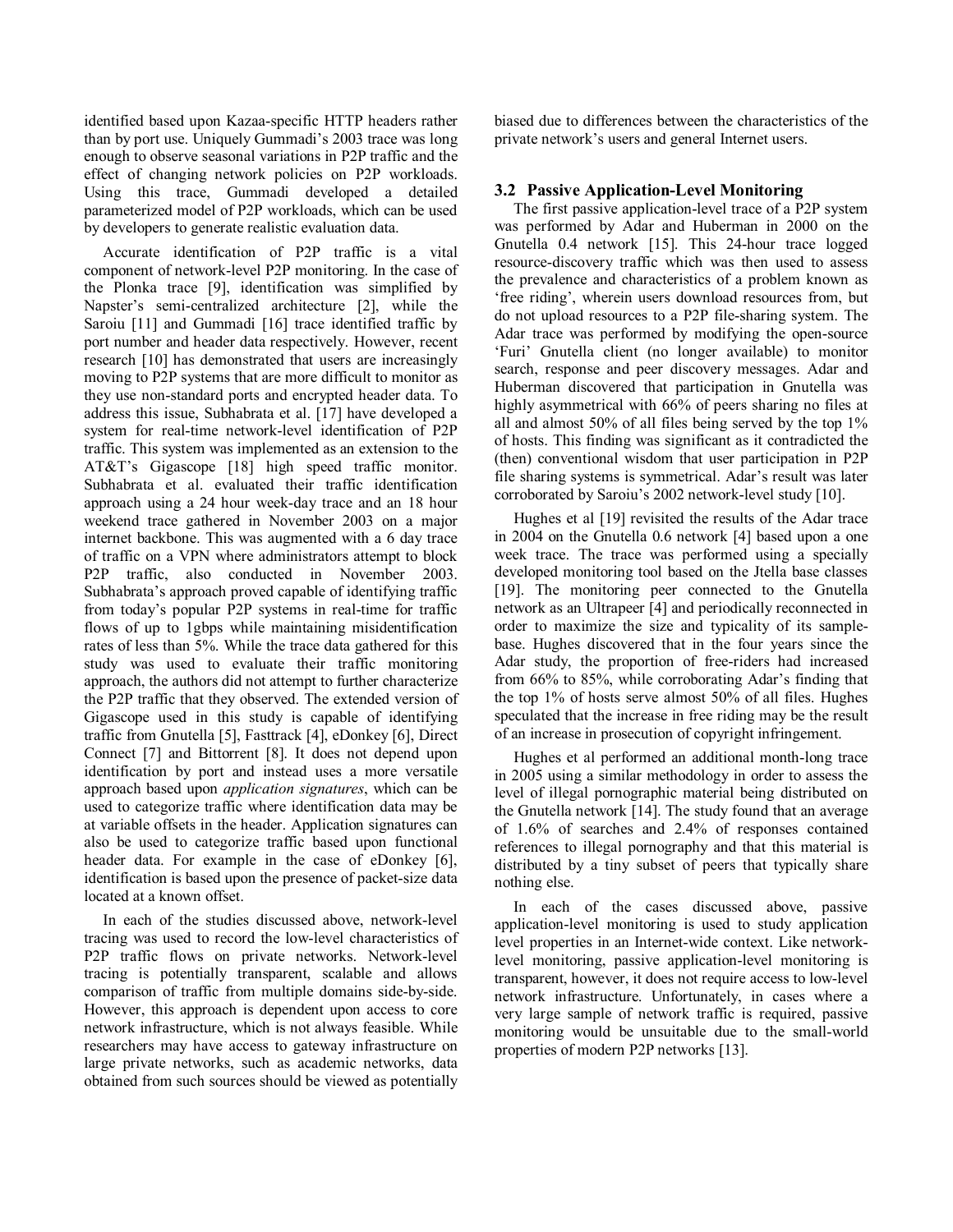#### **3.3 Active Application-Level Monitoring**

 Ripneau and Foster [21] performed the first active application-level trace of the Gnutella network from November 2000 to May 2001. This study attempted to map the Gnutella network in terms of the average number of links between hosts and the number of hops that these links represent on the underlying IP network. To achieve this, a specialized Gnutella peer known as a '*crawler*' was developed. The crawler connects via the normal Gnutella boot-strapping system and uses Gnutella's peer-discovery mechanism [15] to find new peers. The IP address of these peers is added to the list of those observed and the crawler attempts reconnection in a new location, repeating the process and gradually building a 'map' of the network. The resulting map includes the total number of nodes, the total number of links and average traffic data. Based upon the findings of this study, Ripneau concluded that the emergent structure of the Gnutella network was such that the network's bandwidth consumption would limit its scalability, as predicted by Ritter [22]. Unfortunately, Ripneau's crawling approach is invasive, as repeated reconnection affects the P2P network. It is also un-scalable due to the computational and network expense incurred when crawling the application-level network.

 Saroui et al. [23] extended Washington University's work on monitoring P2P systems to the application level with a one month crawl of the Gnutella network in May 2001. The crawler used a similar methodology to Ripneau and observed between 8,000 and 10,000 unique peers, which at that time would have accounted for between 25% and 50% of the Gnutella network. The 2001 Saroiu trace recorded low-level data, including each peer's IP address, latency and bottleneck bandwidth between peers; along with higher level data including each peers advertised bandwidth and the number and size of files being shared. These high-level properties were measured by logging Gnutella's resource discovery and network maintenance messages, while bottleneck bandwidth was measured using SProbe [24], a network tool that uses a TCP exploit to accurately measure bottleneck bandwidth without the need for remote cooperation.

 Chu et al [12] performed the first study that attempted to quantify the availability of peers and files on the Gnutella network using a forty day trace performed in early 2002. This trace was gathered by a tool based upon the Jtella API [20] that followed a similar methodology to the Ripneau crawler [21]. Search-response messages were intercepted by the crawler and unique peers were identified based upon their advertised IP and port pairs. The crawler was used to gather a list of 20,000 unique peers using the BearShare [25] and SwapNut (no longer available) clients, at which point a second program, known as the 'tracking manager' attempted to download each peer's file-list using proprietary BearShare and SwapNut extensions. Using this methodology, the availability of peers and files was

monitored for a period of 40 days beginning on March 28th. Chu reported a strong correlation between time-ofday and node availability and proposed a model to describe peer availability. Additionally, Chu provided a breakdown of relative file-type popularity and corroborated the finding of Saroiu [15], that file popularity is highly skewed with the top 10% of files accounting for more than 50% of shared data. A clear limitation of Chu's study lies in the use of proprietary extensions to obtain file lists, which limits the size of the trace and introduces possible bias due to the limited user-group studied.

 In each of the cases discussed above, active applicationlevel monitoring has been used to study P2P traffic properties in an Internet-wide context, where a very large and typical body of trace data was required (e.g. mapping the Gnutella network). Active application-level monitoring is easy to deploy and should not contain local bias; however, the aggressive reconnection and interrogation approach employed makes this approach invasive and limits its scalability.

#### **3.4 Summary of Monitoring Approaches**

 This paper introduced a classification scheme for empirical studies of P2P file sharing systems based upon the tracing methodology that they employ: network-level monitoring, passive application-level monitoring or active application-level monitoring. In the context of this classification, significant empirical studies were reviewed along with the benefits and drawbacks of each approach. These are summarized below:

 *Network-level monitoring* is transparent to the network and highly scalable. It is capable of comparing traffic flows from multiple P2P systems side-by-side and is well suited to characterizing P2P traffic on large private networks; however, it is poorly suited for performing global monitoring of P2P systems due to the possibility of local bias. Moreover, network-level monitoring requires lowlevel access to core network infrastructure, which is often unfeasible. Examples of network-level monitoring studies include [9], [10] and [16].

 *Passive application-level* monitoring is also scalable and transparent to the network. It can be performed without access to core network infrastructure, though it does not provide as large a volume of trace data as network-level monitoring or crawler-based application-level monitoring. Furthermore, it is inherently protocol specific. Passive application-level monitoring is thus best suited to instances where network-level monitoring is impossible or where a non-invasive approach is desirable. Examples of passive application-level monitoring studies include [13], [14], [17] and [19].

 *Active application-level* monitoring is less transparent and scalable than either network-level or passive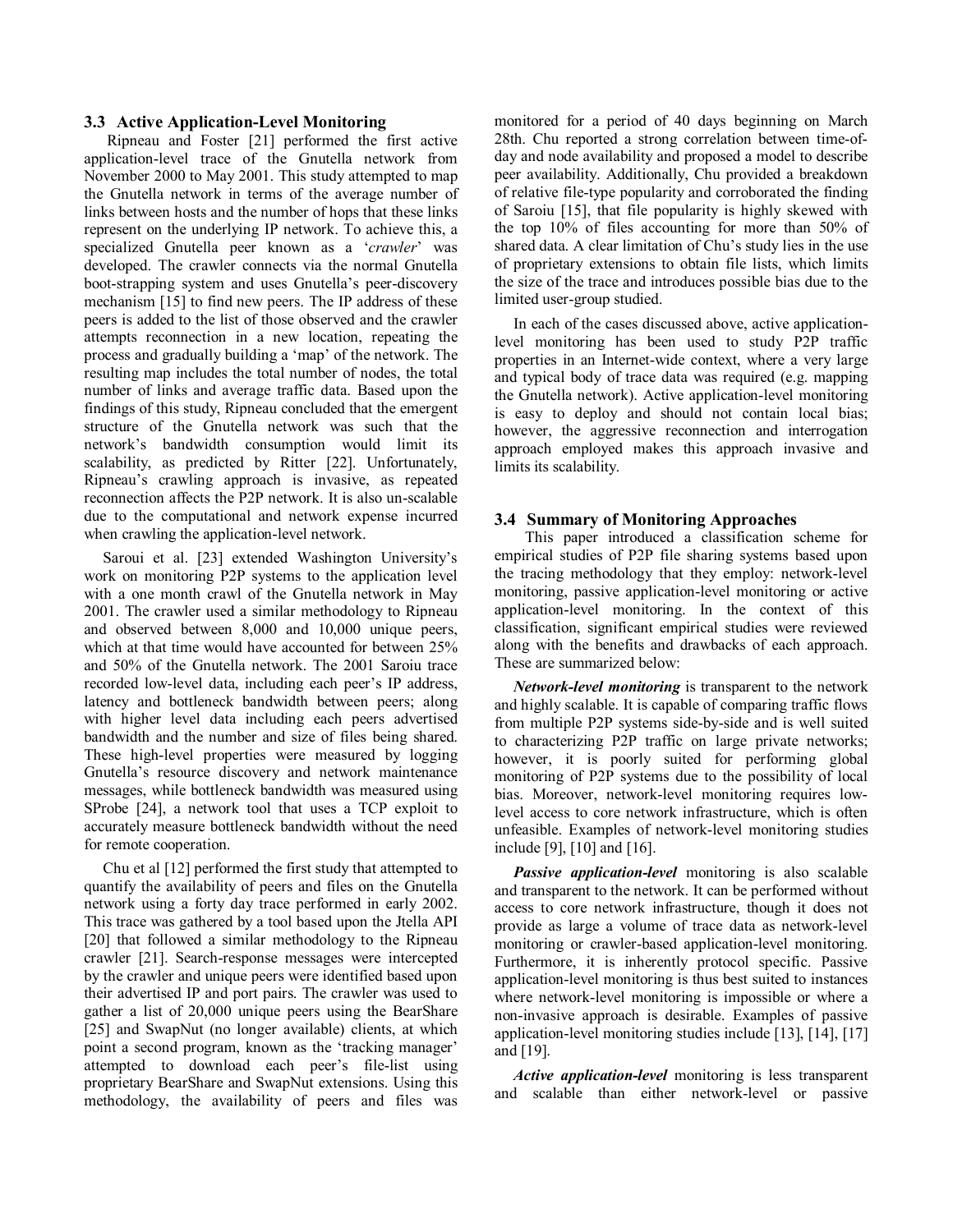application-level monitoring; however, it allows large volumes of trace data to be gathered without low-level access to the network infrastructure. It is thus the best approach where global network information is required and access to the underlying network infrastructure is not possible. Examples of passive application-level monitoring studies include [21], [23] and [12].



**Figure 1 – Time Distribution of P2P Traces**

P2P traces such as those presented in this paper have proved invaluable in informing research in the field of P2P systems, however, each of these studies provides only a piece of the puzzle; describing a subset of P2P traffic characteristics for a subset of protocols over the duration of the trace. Often, papers which cite these studies fail to adequately consider such limitations. For example, the data-point provided by Adar's 2000 study of free riding [13] has been used in a significant body of research until the present day, however, when this study was revisited by Hughes et al. [19] in 2005, it was discovered that free riding had increased, revealing a significant, and (until that point), unidentified trend.

 Figure 1 illustrates the date and duration of each of the P2P traces discussed in this paper. As figure 1 illustrates, few of the P2P studies presented in this paper are of sufficient duration to identify trends in P2P traffic, rather they simply provide a data-point for the monitored characteristics. The notable exceptions to this are Gummadi's 2003 Kazaa trace [16] which was long enough to observe seasonal variations and Hughes' 2005 study of free-riding [19] which, by revisiting Adar's 2000 experiment [13] was able to show an intervening trend in user behavior.

# **4. Limitations of Existing Work**

 There are a number of significant shortcomings in the current body of research on P2P traffic monitoring. The first and perhaps most significant of which is the widespread use of closed data sets. As can be seen from Figure 1, P2P studies may require weeks or even months of P2P traffic data. While it is understandable that after investing significant time and effort in gathering a data set, researchers may be reluctant to make this data public, this prevents the findings of studies being verified using different methodologies and prevents trace data being revisited in new contexts.

 Another significant gap exists in the body of work on P2P monitoring regarding the identification of underlying trends. For example, the data-point provided by Adar's 2000 study of free riding [13] was revisited by Hughes in 2004 [19] and a significant intervening trend was discovered. It may be is possible that other equally significant trends might be discovered by revisiting past studies. For example, would the growing popularity of digital video be reflected by an increase in the availability of such files since Chu's [12] 2002 study of file availability? Despite the possibility of exposing significant trends in user behaviour, few studies choose to revisit earlier data-points.

 Most empirical studies of P2P file sharing systems are concerned only with the technical characteristics of P2P traffic (files shared, bandwidth usage etc.). While this information is critical for simulation of P2P traffic and for the development of approaches to encouraging positive user behaviour, the next step, reasoning about the social and psychological factors which produce this behaviour, is rarely taken. Furthermore, most studies do not take into account the real-world factors which may affect P2P traffic. Notable exceptions to this are the studies by Adar [13] and